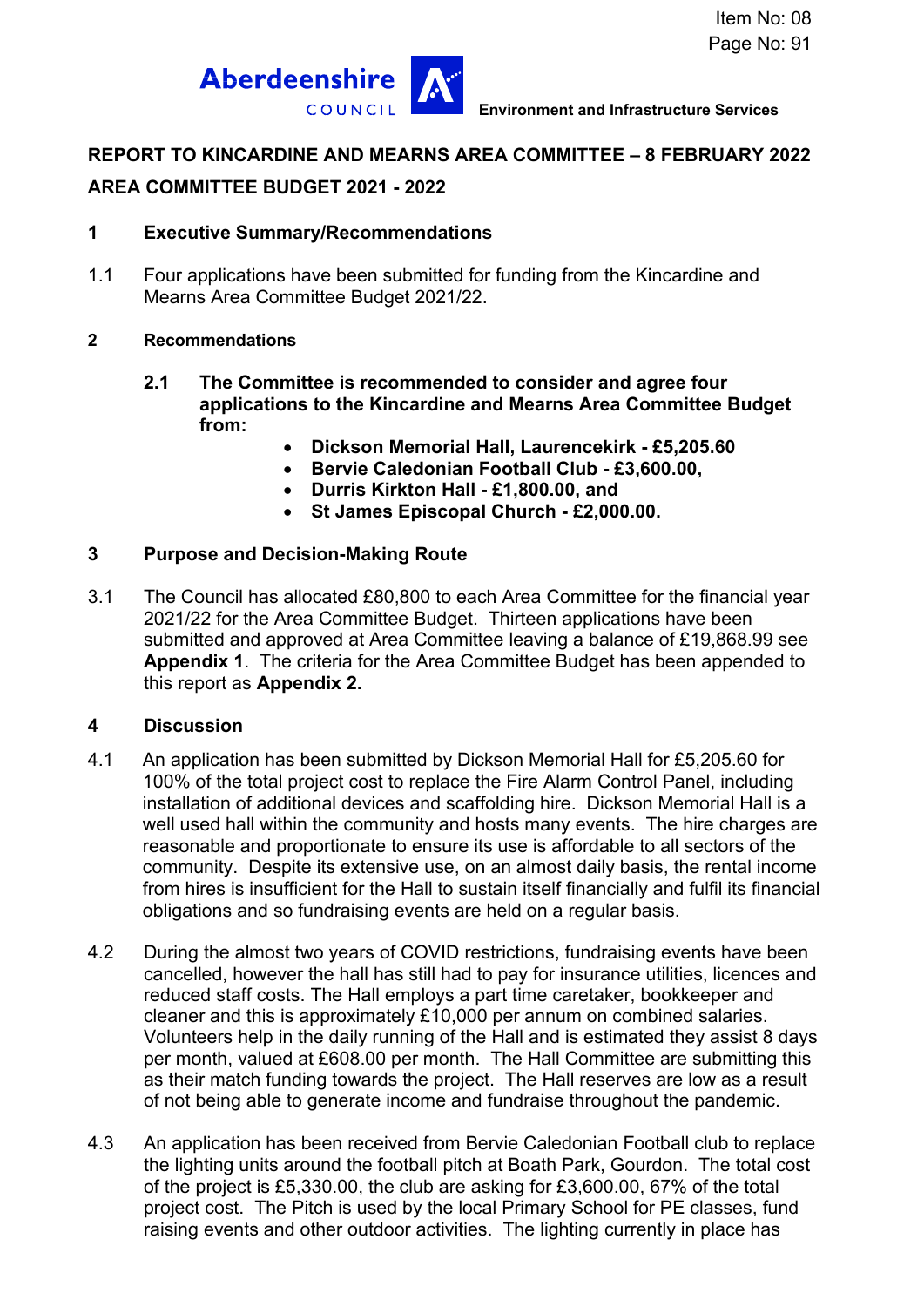

#### **Environment and Infrastructure Services**

deteriorated to such a level it is no longer safe to use this park in the dark evenings. The lights have been inspected and they have suffered water ingress and are now beyond repair. There have been several requests from other youth teams to use the pitch for night time training purposes and without lighting in place this has not been possible.

4.4 Project Costs

| <b>Schedule</b>                                | <b>Costs</b> |
|------------------------------------------------|--------------|
| Supply 18 off 200W LED 120 Deflection Lighting | £3,600.00    |
| <b>Units</b>                                   |              |
| <b>Supply of Electrical Consumables</b>        | £200.00      |
| <b>Electrician and Apprentice</b>              | £810.00      |
| Operator of Telescopic Forklift 18 Hrs @£40.00 | £720.00      |
|                                                | £5,330.00    |
| Total                                          |              |

- 4.5 The total cost of the project is £5,330.00, match funding is in place through fundraising efforts carried out by the Club pre Covid. Covid restrictions have affected the Club Finances and reduced the ability to fund raise.
- 4.6 An application has been submitted from Durris Kirkton Hall for £1,800.00 towards a total project cost of £3,600.00. The hall is looked after by a small committee of volunteers. The hall is available to hire by members of the public and local community groups for weddings, parties, Scout Group and the Bowling Club. The Committee have sought a quote to remove 5 large Conifer trees that surround the hall that have been deemed too large and unsafe in their current location. The quote is for £3,600.00 and includes relevant paperwork for a felling licence, labour and the removal of 5 trees. Match funding is in place from their reserves and the application meets the criteria.
- 4.7 St James Episcopal Church, Stonehaven have submitted an application for £2,000.00 towards a total project cost of £11,293.00. Over the past few years, they have undertaken major repair and refurbishment of the Grade 1 listed building, St James Church, raising funds to the value of £250,000.00. The current project is to repair, make safe and tidy up the churchyard. Planning Permission and Listed Building consent for the work is in place.
- 4.8 The works include:
	- Repairing and realigning the piers of the church gates to give better access and a better sight-line down Arbuthnott Street,
	- Repair and re-surface concrete, which gets dangerously hazardous in frosty weather, and is badly broken in places,
	- Re-surface new and old concrete to align up to the road geometry properly, and to make the entrance and exits from the hall safer and more wheelchair/pushchair friendly,
	- Install a new Noticeboard,
	- Refresh the Churchyard surface with more chuckies, and removing ponding,
	- Wet rot treatment on the church hall roof timbers, and
	- Painting the exterior of the church hall.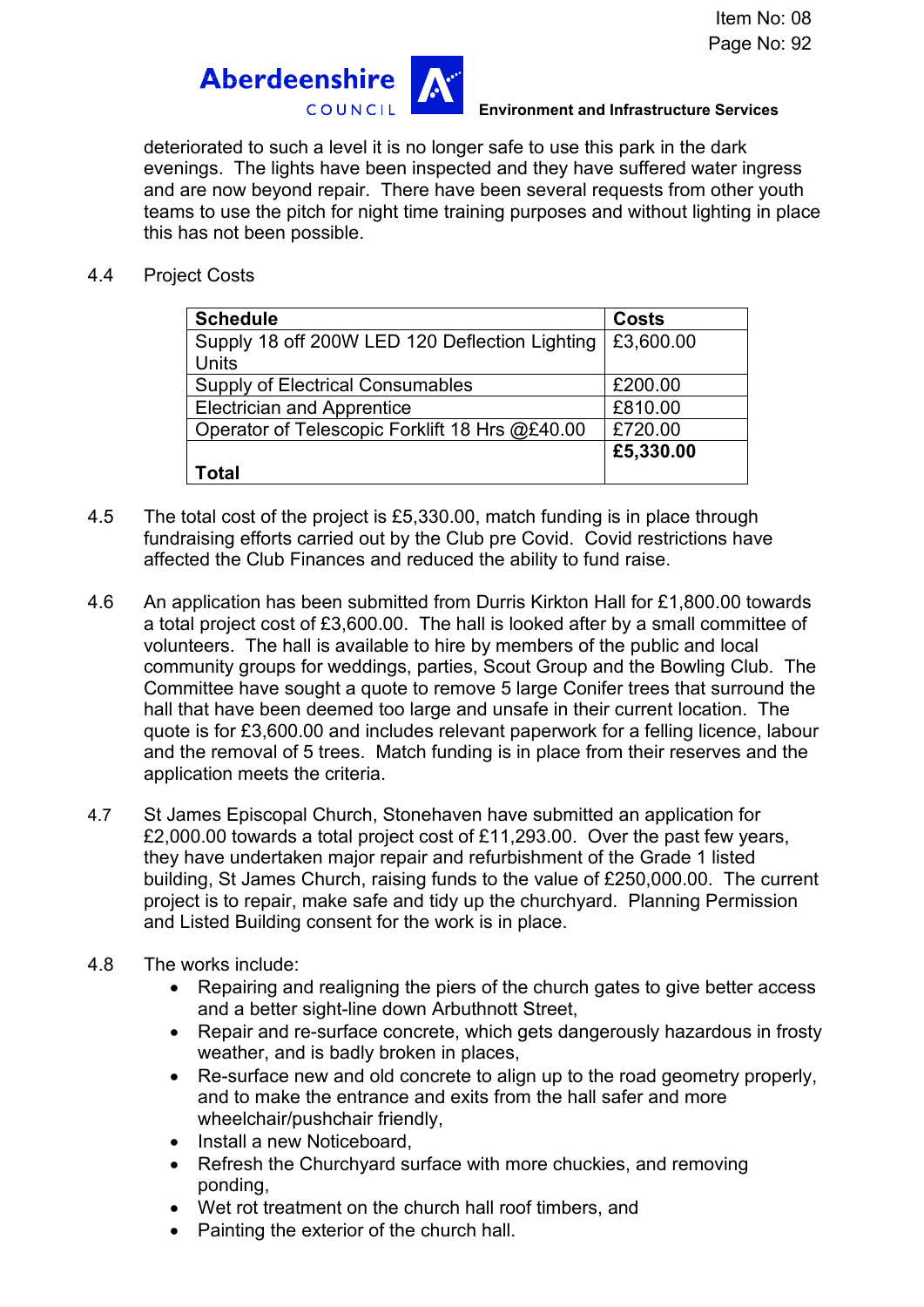

**Environment and Infrastructure Services** 

- 4.9 Match funding is in place from existing church reserves and other funding applications have been successful to Dunderdale Fund and SEC Provincial Fund.
- **5** Council Priorities, Implications and Risk
- 5.1 This report helps deliver Council Priority 1 Our People and Council Priority 2 Our Environment.
- 5.2 The table below shows whether risks and implications apply if the recommendation(s) is(are) agreed.

| <b>Subject</b>           | <b>Yes</b> | <b>No</b> | N/A |
|--------------------------|------------|-----------|-----|
| Financial                | X          |           |     |
| Staffing                 |            | X         |     |
| <b>Equalities</b>        |            |           | X   |
| Fairer                   |            |           | X   |
| <b>Scotland Duty</b>     |            |           |     |
| <b>Town Centre First</b> |            |           | X   |
| Sustainability           |            |           | X   |
| Children and             |            |           | X   |
| Young People's           |            |           |     |
| <b>Rights and</b>        |            |           |     |
| Wellbeing                |            |           |     |

- 5.3 The screening section as part of Stage One of the Integrated Impact Assessment process has not identified the requirement for any further detailed assessments to be undertaken as the award of funding will not have a differential effect on persons sharing the same protected characteristics.
- 5.4 No risks have been identified as relevant to this matter on a Corporate Level.
- 5.5 Approval of these applications will reduce the remaining balance of the Area Initiatives Budget to £7,263.39.

## **6. Scheme of Governance**

- 6.1 The Head of Finance and Monitoring Officer within Business Services have been consulted in the preparation of this report, any comments are included and are satisfied that the report complies with the Scheme of Governance and relevant legislation.
- 6.2 The Committee is able to consider and take a decision on this item in terms of Section B.6.3 in Part 2A, List of Committee Powers in the Scheme of Governance, as it relates to the authorisation of expenditure from the Kincardine and Mearns Area Committee budget.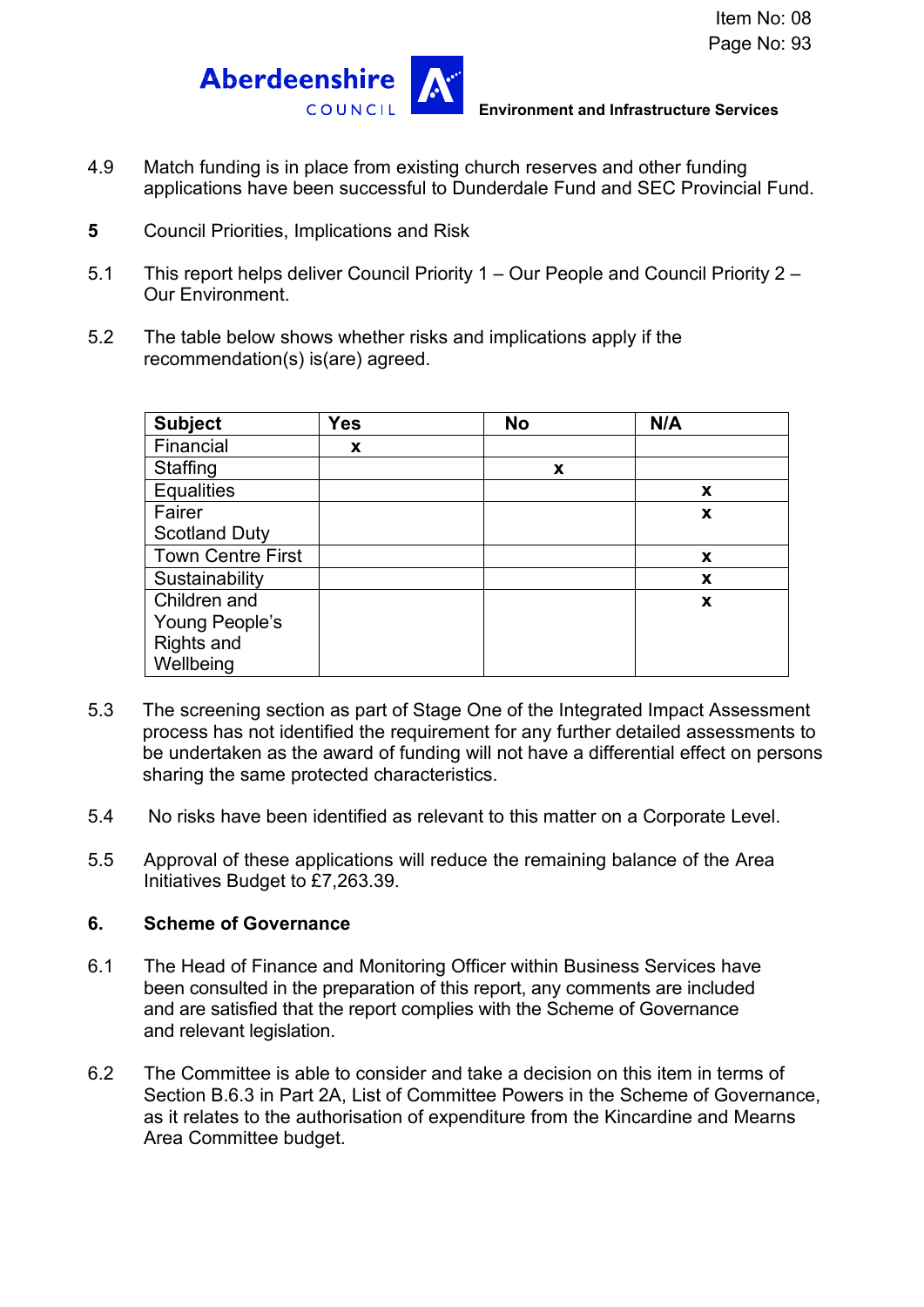

**Environment and Infrastructure Services** 

### **Alan Wood Director of Environment and Infrastructure Services**

Report prepared by Emma Storey, Area Committee Officer Date 10 January 2022

# **List of Appendices**

Appendix 1 – Area Committee Balance Appendix 2 – Area Committee Budget Criteria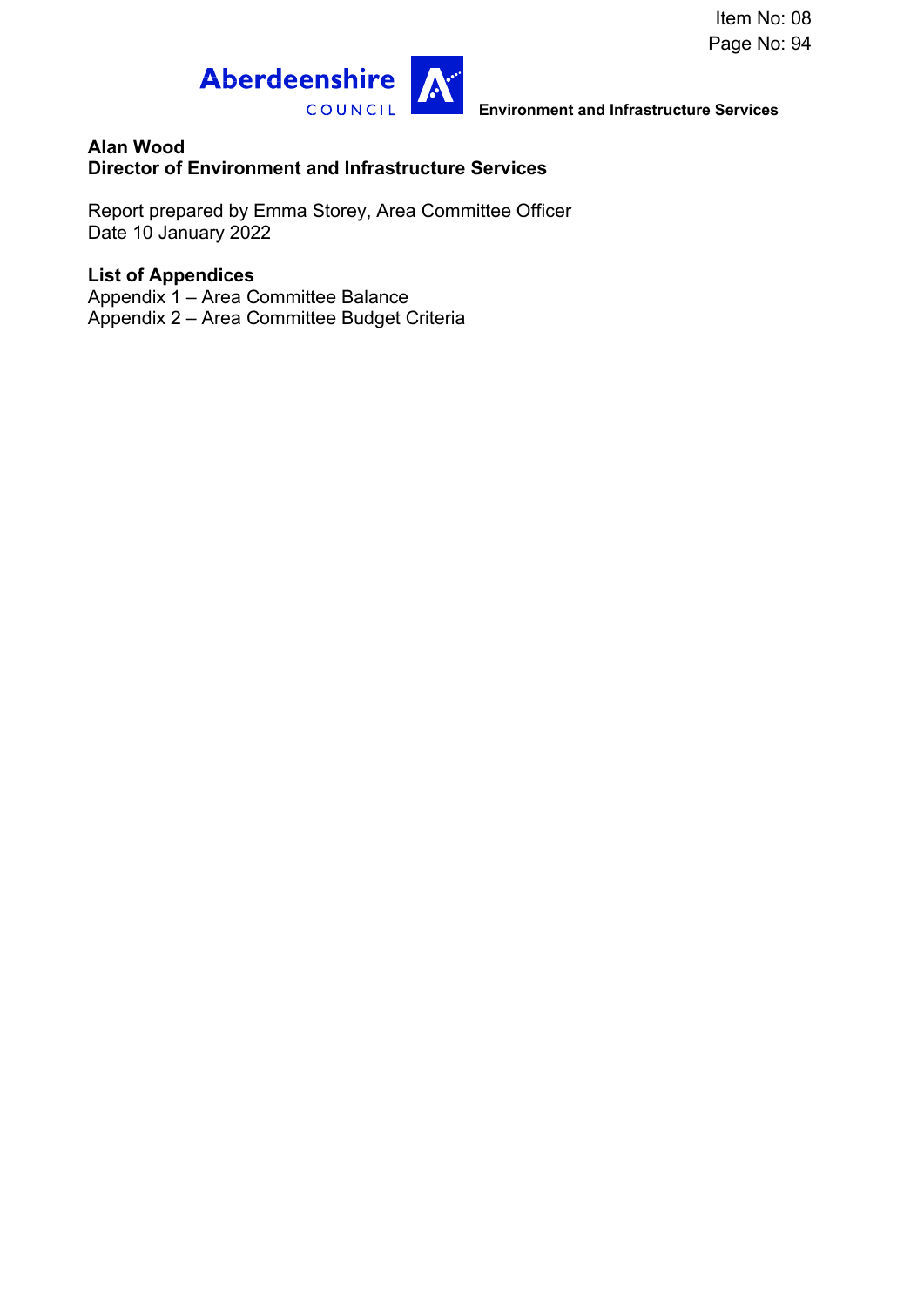| KINCARDINE and MEARNS AREA COMMITTEE BUDGET<br><b>FINANCIAL YEAR 2021-22</b> |                                                                              |                                |                                       |                                    |                                |                                |
|------------------------------------------------------------------------------|------------------------------------------------------------------------------|--------------------------------|---------------------------------------|------------------------------------|--------------------------------|--------------------------------|
|                                                                              |                                                                              |                                | <b>BUDGET</b>                         |                                    | £80,800.00                     |                                |
|                                                                              |                                                                              | <b>DATE</b><br><b>RECEIVED</b> | <b>AMOUNT</b><br><b>REQUESTE</b><br>D | <b>DATE TO</b><br><b>COMMITTEE</b> | <b>AMOUNT</b><br><b>AGREED</b> | <b>RUNNING</b><br><b>TOTAL</b> |
| <b>APPLICANT</b>                                                             | <b>PURPOSE</b>                                                               |                                |                                       |                                    |                                |                                |
| <b>FINANCIAL YEAR 2021-22</b>                                                |                                                                              |                                |                                       |                                    |                                | £80,800.00                     |
| <b>Redmyre Primary School</b>                                                | <b>Outdoor Classroom</b>                                                     | April 2021                     | £2,794.00                             | 18 May 2021                        | £2,794.00                      | £78,006.00                     |
| <b>Auchenblae Primary School</b>                                             | <b>Create Allotment</b>                                                      | April 2021                     | £410.70                               | 18 May 2021                        | £410.70                        | £77,595.30                     |
| <b>Laurencekirk Primary School</b>                                           | <b>Create Allotment</b>                                                      | May 2021                       | £1,300.00                             | 8 June 2021                        | £1,300.00                      | £76,295.30                     |
| Auchenblae Park Committee                                                    | Purchase of equipment<br>to maintain the<br>recreational facilities.         | <b>July 2021</b>               | £8,000.00                             | 31 August<br>2021                  | £8,000.00                      | £68,295.30                     |
| Stonehaven & District Sea Cadets                                             | Purchase and<br>installation of an<br>access lift.                           | <b>July 2021</b>               | £8,000.00                             | 31 August<br>2021                  | £8,000.00                      | £60,295.30                     |
| Stonehaven Town Partnership                                                  | Purchase and<br>installation of new fire<br>doors.                           | <b>July 2021</b>               | £2,740.31                             | 31 August<br>2021                  | £2,740.31                      | £57,554.99                     |
| <b>Mearns Coastal Heritage Trail</b><br>(MERCHAT)                            | Purchase rock armour<br>to complete the path at<br><b>Seagreens Cottages</b> | August 2021                    | £8,468.00                             | 21 September<br>2021               | £8,000.00                      | £49,554.99                     |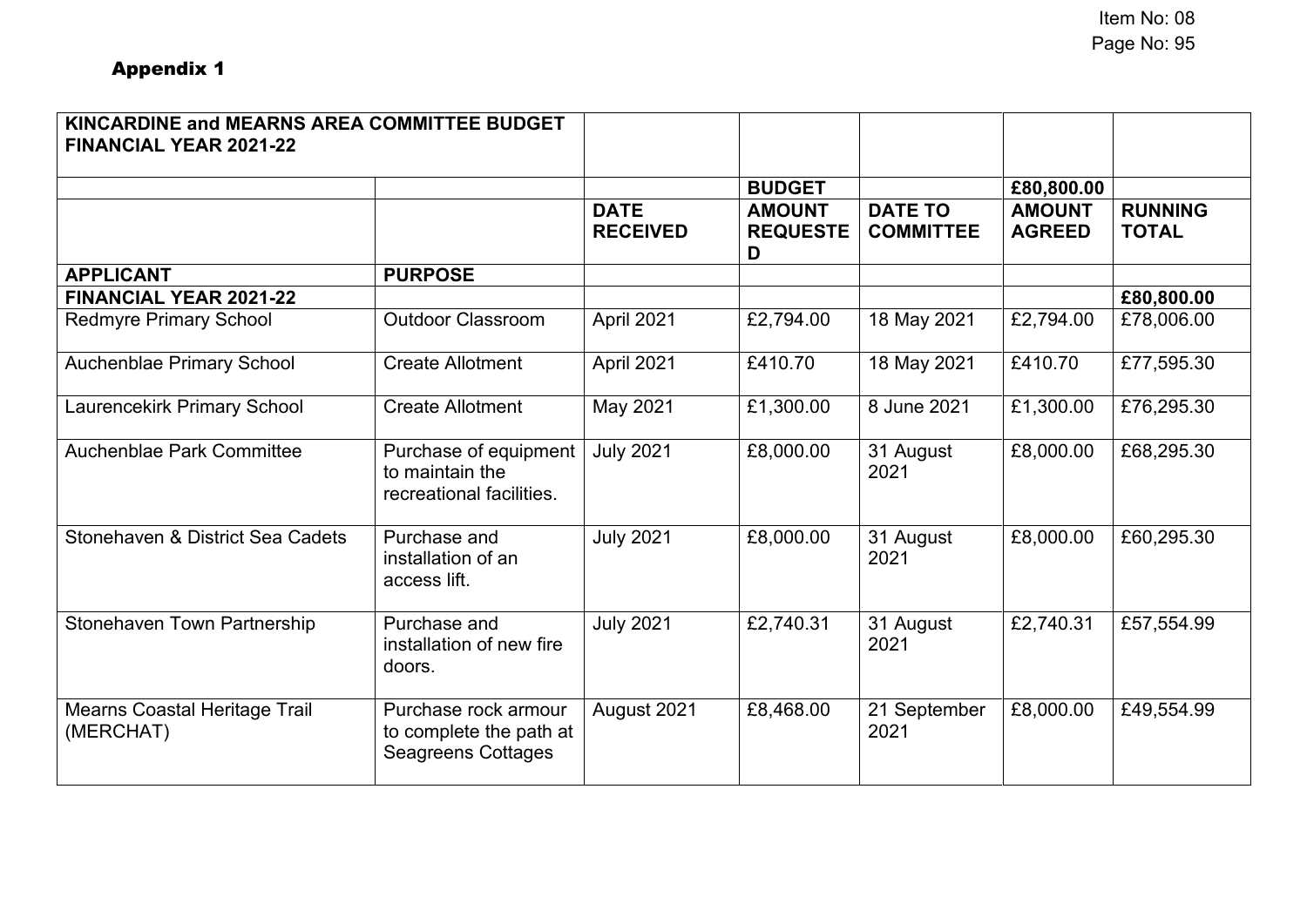| <b>Skateraw Hall Committee</b>               | <b>Purchase of Skateraw</b><br>Hall, Newtonhill for the<br>Community. | October 2021  | £8,000.00 | 10 October<br>2021  | £8,000.00 | £41,554.99 |
|----------------------------------------------|-----------------------------------------------------------------------|---------------|-----------|---------------------|-----------|------------|
| <b>Bervie Skatepark</b>                      | Complete a feasibility<br>report                                      | October 2021  | £8,000.00 | 16 November<br>2021 | £8,000.00 | £33,554.99 |
| Maryculter Driving for the Disabled<br>Group | Towards the purchase of<br>a horse                                    | October 2021  | £2,000.00 | 16 November<br>2021 | £2,000.00 | £31,554.99 |
| Stonehaven and District Lions Club           | To purchase a trailer                                                 | October 2021  | £5,076.00 | 16 November<br>2021 | £5,076.00 | £26,478.99 |
| <b>Auchenblae Primary School</b>             | To purchase Ipads                                                     | November 2021 | £2,610.00 | 7 December<br>2021  | £2,610.00 | £23,868.99 |
| <b>Stonehaven Fireballs</b>                  | For Insurance                                                         | November 2021 | £4,000.00 | 7 December<br>2021  | £4,000.00 | £19,868.99 |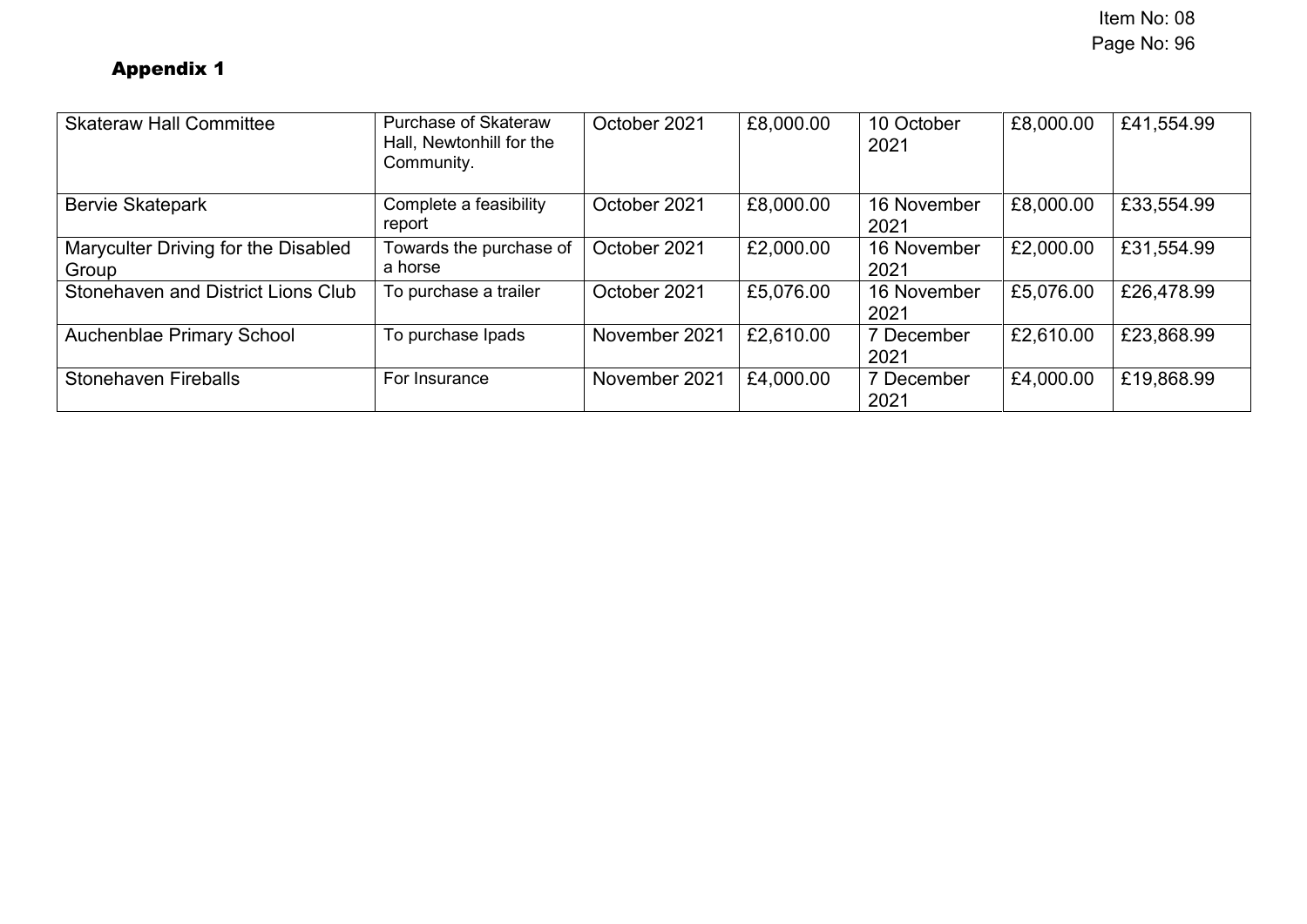## **APPENDIX 2**

## **Criteria for the Use of the Kincardine and Mearns Area Committee Budget 2021/22 onwards, agreed by Area Committee (27.04.21).**

- 1. The budget should be used to enable the Kincardine and Mearns Area Committee to respond to local needs by supporting projects within its Area. Projects will be favourably considered if they have clear evidence **of fit to the Councils Strategic Priorities**, including community economic development, and emerged from, or take cognisance of:
- 2. Community Action Plans; Settlement Plans
- 3. Town Centre First approach
- 4. The Local Community Plan
	- a. Strong Communities,
	- b. Wellbeing, and
	- c. Connecting People.
- 5. Community Empowerment Act in support of the assembly of business plans; feasibility studies etc.
- 6. Under normal circumstances the maximum payment for any one project or initiative is **£8,000.00.**
- 7. The Area Committee Budget should, in normal circumstances, only be used as part of the wider funding package with a maximum contribution normally being (50%). Voluntary/in kind contributions will be considered as part of the contribution of a project, for example, contribution of a piece of equipment or volunteer time. Below is a table that indicates the standard rates, which should be used to calculate volunteer time:

| Type of voluntary/in-kind contribution                                                                                                                                                                        | Per Hour Per Day |         |
|---------------------------------------------------------------------------------------------------------------------------------------------------------------------------------------------------------------|------------------|---------|
| General, unskilled labour (for example, supervised<br>scrub clearance, ditch-digging, planting, basic<br>administrative support)                                                                              | £9.50*           | £76.00  |
| Specialist, skilled, trained labour (for example,<br>operations for which certificated training is a<br>requirement, such as operating dangerous<br>equipment, driving off-road vehicles, using<br>chemicals) | £18.75           | £150.00 |
| Specialist services, (for example, supervising,<br>training labour teams, surveys, counts, trapping,<br>ringing, diving, printing, designing, photography)                                                    | £31.25           | £250.00 |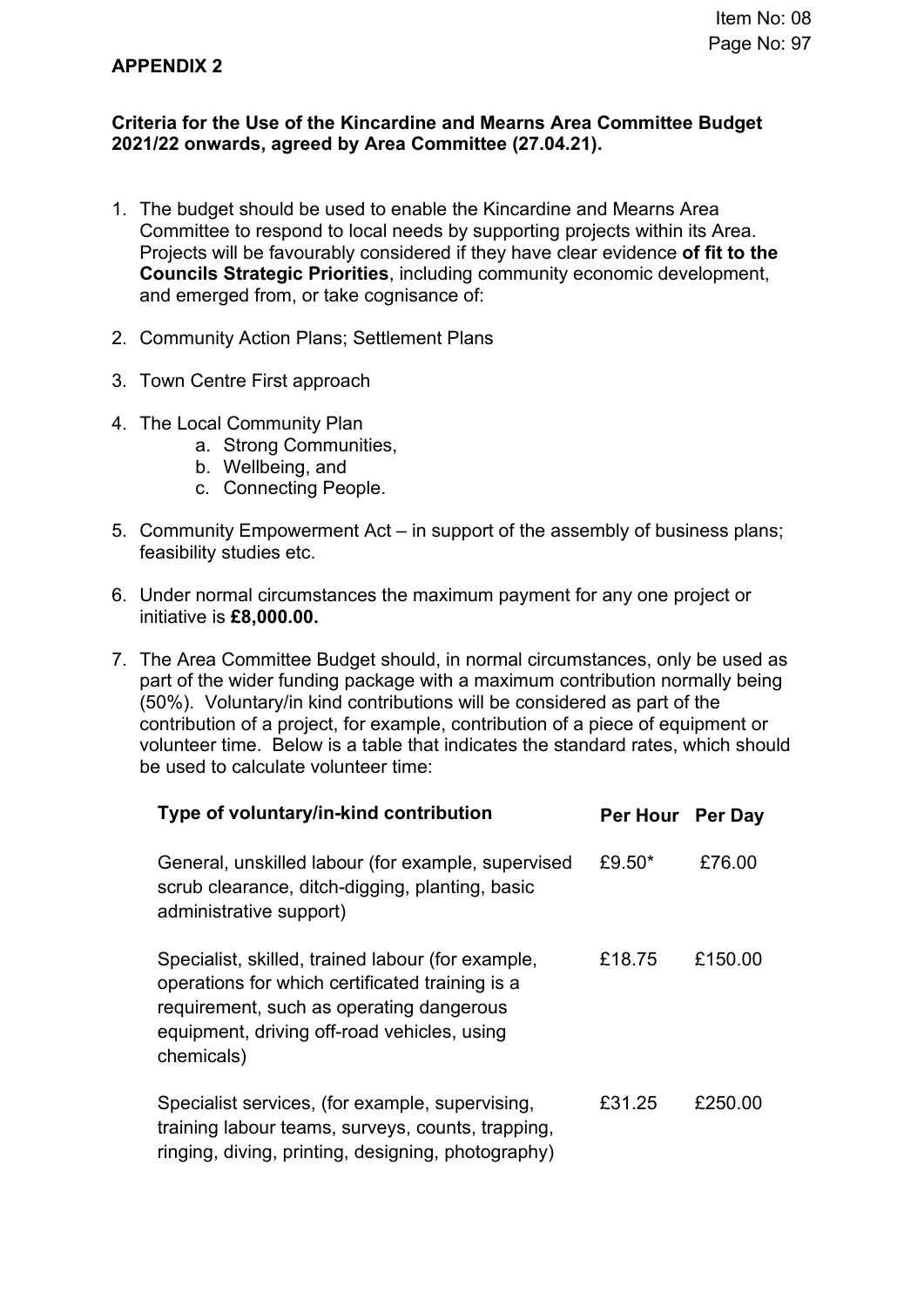Professional services (for example, consultants, lawyers, planners, engineers, accountants, auditors) £50.00 £350.00

\*The Living Wage in Scotland.

- 8. The use of the Area Committee Budget is open to Council Services and constituted groups who can prove that a funding package is being assembled and cannot be met from normal budgets.
- 9. The applicant must demonstrate that this is the final part of a wider funding package and that the money will be spent before the end of the financial year (31 March). This would not preclude an agreement in principle, earlier in the process, if that is of assistance to the applicant in attracting other funding.
- 10. The Area Committee Budget may **not** be used to directly fund a continuation of a service or a grant which has been stopped or reduced as a result of budget savings agreed by the Council. It can however, be used to facilitate the transfer of such service delivery or facility to the community or other third sector partner.
- 11. Where the funding level is in excess of £5,000.00 applicants will be asked to address the Area Committee. Applicants will be given advice on how and what to present to the Committee.
- 12. The Area Committee Budget will not commit the Council to recurring expenditure and if there are any employee implications, the approval of the Director of Business Services will be obtained. Any proposal that has an implication on a Council revenue or capital budget will have this clearly identified.
- 13. Recurring annual costs of a group or event will not be supported. The following costs will be considered on a case by case basis:
	- 1. Developmental costs of a new group that is being established with (a) aims consistent with (b) Council objectives (i)
	- 2. Setting up costs of a new event (i)
	- 3. Costs of a one off event which is consistent with Council objectives
	- 4. Event costs due to circumstances which could reasonably be considered as unforeseen (ii) and (iii)
		- i. An application would have to provide evidence of longer term financial sustainability.
		- ii. Excludes cancellation, weather, poor planning and retrospective applications.
		- iii. An application would have to provide evidence that all other avenues have been exhausted.